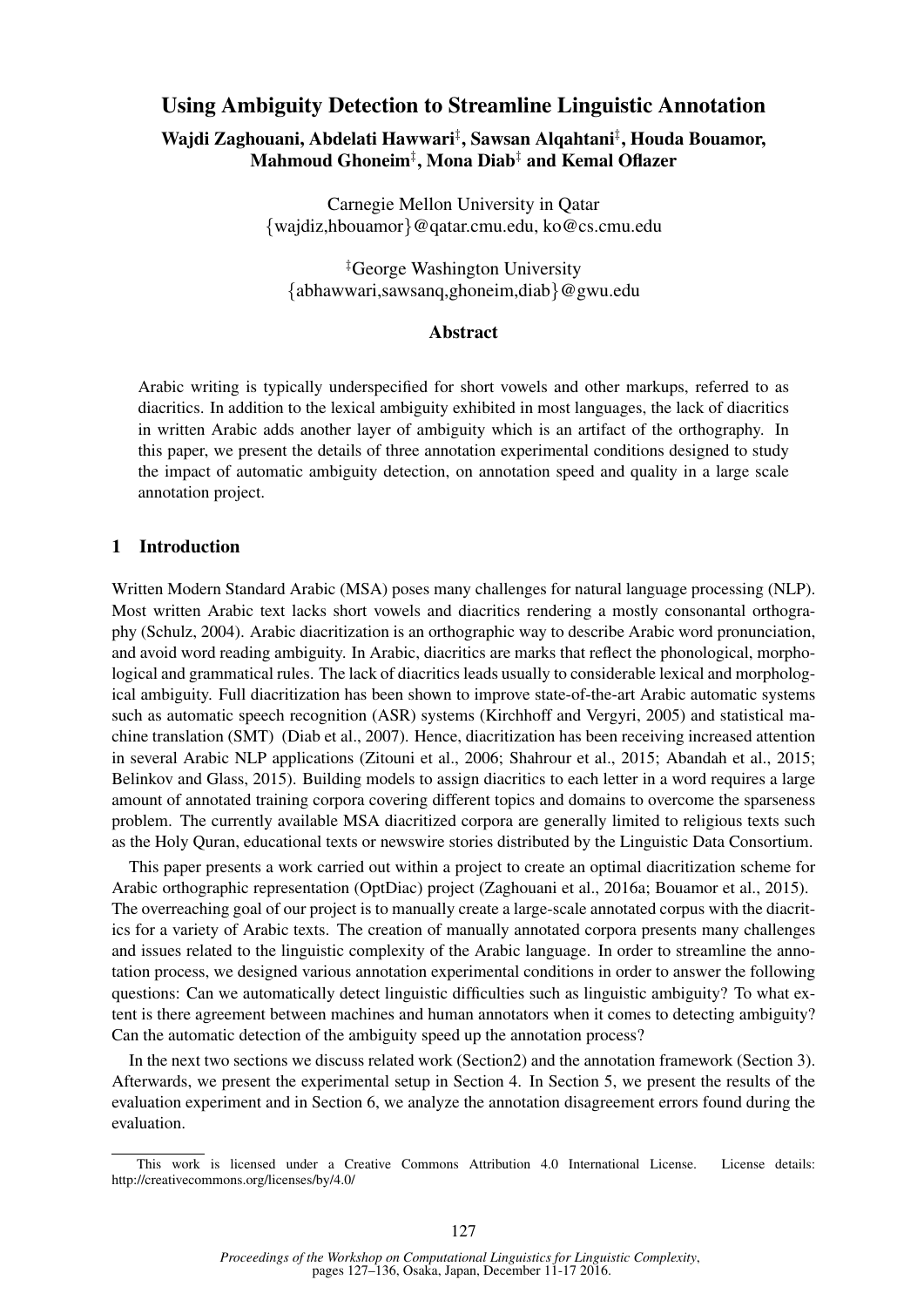## 2 Background and Related Work

#### 2.1 Arabic Diacritics

The Arabic script consists of two classes of symbols: letters and diacritics. Letters comprise long vowels such as 'A', 'y', 'w' as well as consonants.<sup>1</sup> Diacritics on the other hand comprise short vowels, gemination markers, nunation markers, as well as other markers (such as hamza, the glottal stop which appears in conjunction with a small number of letters, elongation, dots on letters, and emphatic markers). If present, these diacritics marks help to render a more precise reading of a given word in context as observed in the ARET project (Maamouri et al., 2012). In this experiment, we are mostly addressing three types of diacritical marks: short vowels, nunation (marker for indefiniteness), and shadda (gemination).

The available Arabic text content has some percentage of these diacritics present depending on domain and genre. For instance, religious text such as the Quran is fully diacritized to minimize chances of reciting it incorrectly as discussed in (Atwell et al., 2010). The same finding applies in most children educational texts and classical poetry. However, the majority of news text and variety of other genres are sparsely diacritized: For example, around 1.5% of tokens in the United Nations Arabic corpus bear at least one diacritic (Diab et al., 2007).

## 2.2 Annotation Ambiguity

In general, there are several reasons that may cause disagreement in annotation decisions including human errors, lack of precision in the guidelines, and the lack of expertise and training of the annotators. This disagreement rate further increases due to the inherent natural ambiguity in the human language itself where various interpretations for a word are possible. Such linguistic ambiguity has been reported in many annotation projects involving various linguistic phenomenon, such as the coreference relations, the predicate-argument structure, the semantic roles and the L2 language errors (Versley and Tbingen, 2006; Iida et al., 2007), prosodic breaks (Jung and Kwon, 2011; Ruppenhofer et al., 2013; Rosen et al., 2013), as well as the various Arabic PropBank projects (Diab et al., 2008; Zaghouani et al., 2010; Zaghouani et al., 2012) and the Arabic TreeBank (Maamouri et al., 2010).

Poesio and Artstein (2005) classify ambiguity into explicit and implicit types. The explicit ambiguity refers to the individuals' understanding of the annotation task. On the other hand, implicit ambiguity refers to those revealed after observing and contrasting the annotation done in the same task by other annotators. Annotators are generally asked to detect and resolve ambiguous cases, which can be a difficult task to accomplish. This leads to a lower inter-annotator agreement in such tasks.

# 2.3 Annotation Complexity

There are many studies that evaluate the language complexity in addition to the quality of manual annotation and also allow the identification of many factors causing lower inter-annotator agreements. For example, Bayerl and Paul (2011) showed that there is a correlation between the inter-annotator agreement and the complexity of the annotation task; for instance, the larger the number of categories is, the lower the inter-annotator agreement is. Moreover, the categories prone to confusions are generally limited. This brings out two complexity issues related to the number of categories and to the existence of ambiguity between some the categories as explained in (Popescu-Belis, 2007). Furthermore, there are some annotation tasks for which the choice of a label is entirely left to the annotator, which can lead to even more complexity and lower agreement. In our project, the annotators frequently encounter complex linguistic issues such as ambiguity and the multiple possible and acceptable solutions including the free edit mode. In the next sections, we present these issues in detail.

# 3 Annotation Framework

The annotation pipeline in large annotation projects requires the involvement of many dedicated parties. In our project, the annotation is led by a lead annotator with a team of four native Arabic-speaking annotators from three Arab countries (Egypt, Palestine, and Tunisia) and a programmer. All the annotators

<sup>&</sup>lt;sup>1</sup> Arabic transliteration is presented in the Buckwalter scheme (Buckwalter, 2002)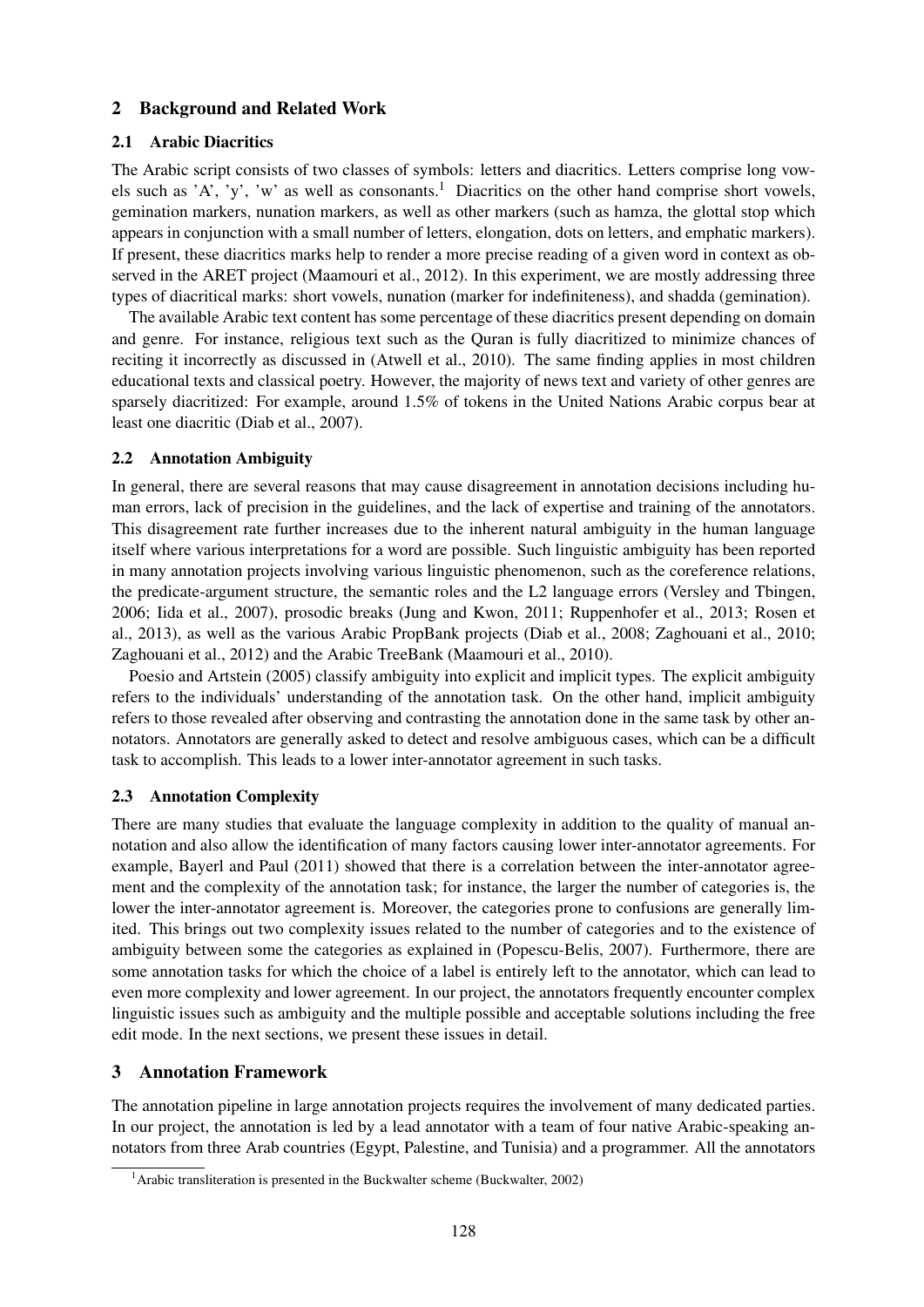hold at least a university-level degree and they have a good knowledge of the Arabic language. The lead annotator is responsible for the entire annotation pipeline including the corpus compilation, the annotation of the gold-standard evaluation files, the guidelines, the ongoing training of the annotators, and the evaluation of the annotation quality throughout the lifespan of the project.

# 3.1 Guidelines

Before starting the task, we provided the annotators with detailed guidelines, describing our diacritization scheme and specifying when and where to add the diacritics required. We describe the annotation procedure and explain how to deal with borderline cases. We also include several annotated examples to illustrate the specified rules. We provide some examples of each case including the diacritization exceptions and some specific rules for: the Shadda gemination mark, the Soukoun (absence of a vowel) and the Nunation marks at the end of a word. Moreover, in some cases, the letters followed by a long Alif letter \, should not be diacritized as it is considered a deterministic diacritization as in وبيثاقُ miyvAqu/  $\frac{1}{2}$ ر<br>ز  $\ddot{ }$  $\overline{\phantom{a}}$ 

'Treaty' and not مِیثَاقُ /miy**va**Aqu/.<sup>2</sup> A summary of the most common Arabic diacritization rules is also ة  $\ddot{\cdot}$  $\tilde{\ddot{\cdot}}$  $\ddot{\cdot}$  $\ddot{\cdot}$ added as a reference in the guidelines.

# 3.2 Annotation Tool

We designed and implemented MANDIAC, a web-based annotation tool and a work-flow management interface (Obeid et al., 2016), the tool is based on QAWI (Obeid et al., 2013) a token-based editor, used to annotate and correct spelling errors in Arabic text for the Qatar Arabic Language Bank (QALB) project.<sup>3</sup> The basic interface of the annotation tool is shown in Figure 1, apart from the surface controls, the interface allows annotators to select from an automatically generated diacritized words list and/or edit words manually as shown. The annotation interface allows users to undo/redo actions, and the history is kept over multiple sessions. The interface includes a timer to keep track of how long each sentence annotation has taken. We used the timer feature to measure the annotation speed later on during the evaluation experiments.



Figure 1: Editing a word marked as possibly ambiguous

 $^{2}$ In this case the short vowel /a/ following the letter  $\dot{\mathcal{L}}$  /v/ should not be added as specified in the Arabic diacritization guidelines.

<sup>&</sup>lt;sup>3</sup>The Oatar Arabic Language Bank (OALB) project is large-scale manually annotated Arabic text correction project (Zaghouani et al., 2014; Zaghouani et al., 2015; Zaghouani et al., 2016b; Mohit et al., 2014; Rozovskaya et al., 2015).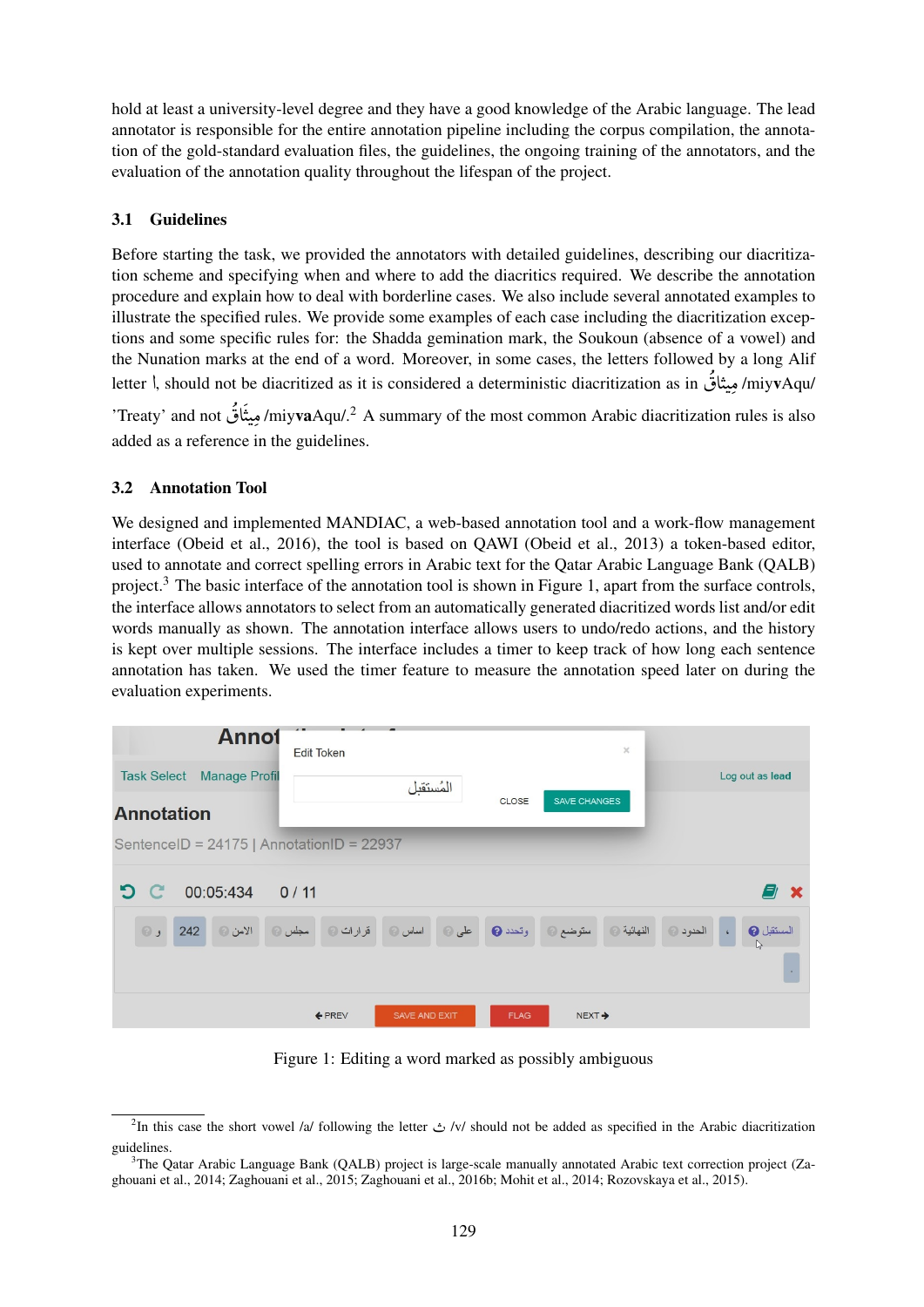# 4 Experimental setup

## 4.1 Evaluation sets

We use the corpus of contemporary Arabic (CCA) compiled by Al-Sulaiti and Atwell (2006). It is a balanced corpus divided into the following genres: autobiography, short stories, children's stories, economics, education, health and medicine, interviews, politics, recipes, religion, sociology, science, sports, tourism and travel. The CCA corpus text genres were carefully selected by its compilers since the target users of the corpus were mostly language teachers and teachers of Arabic as a foreign language. Various metadata information are included in the corpus such as the information about the text, the author and the source. In order to use the CCA corpus, a normalization effort was done to produce a consistent XML mark-up format to be used in our annotation tool. Furthermore, we split paragraphs and sentences by period and remove repeated sentences after the initial segmentation in order to start the annotation process.

## 4.2 Annotation Process

The annotation consists of a single annotation pass as commonly done in many annotation projects due to time and budget constraints (Rozovskaya and Roth, 2010; Nagata et al., 2006; Izumi et al., 2004; Gamon et al., ). While performing the annotation task, the annotators do not need to add the diacritics for each word, instead, we use MADAMIRA (Pasha et al., 2014), a system for morphological analysis and disambiguation of Arabic, to provide automatically diacritized candidates. Therefore, the annotators are asked to choose the correct choice from the top three candidates suggested by MADAMIRA, when possible, if it appears in the list. MADAMIRA is able to achieve a lemmatization accuracy of 96.0% and a diacritization accuracy of 86.3%. Otherwise, if they are not satisfied with the given candidates, they can manually edit the word and add the correct diacritics. We hypothesize that such integration of an automatic analyzer in the annotation process will lead to a much faster annotation than purely manual annotation, provided that the preassigned tags are sufficiently accurate.

# 4.3 Ambiguity Detection

In order to classify each word as ambiguous or not, we apply several preprocessing and filtering steps on the datasets. We run MADAMIRA on the datasets to provide us with all possible morphological analyses associated with confidence scores for each word in context. MADAMIRA applies SVM and language models to derive predictions for the words morphological features and then scores each words analysis list based on how well each analysis agrees with the model predictions. The top scoring analysis is MADAMIRA's most probable reading of the word in context. We hypothesized that ambiguous words in context would have other competing high-scoring analyses within a threshold difference from the top scoring one. Based on a previous experience, we chose the threshold to be 15%, therefore, we keep the top scoring analysis and all other analyses that are within 15% difference from the top one. We further reduce this list to remove redundant and insignificant variants based on certain criteria. We remove case and mood diacritic marks, which encode inflectional properties. Additionally, we remove the diacritics of the third possessive pronouns because its diacritic marks are highly affected by the case and mood marks that we attempt to neutralize. Additionally, we filter out nouns that are exactly the same but differ only in the letter Alef normalization  $\begin{pmatrix} 1 \end{pmatrix}$ ړ<br>ڊ أ @ رامة التاسيخ البيتة Al<inotixAbiy∼ap and لا لنتيخابيّة Al<inotixAbiy∼ap and لا يُتبخابيّة Al<inotixAbiy∼ap and<br>أولا بن المسلم المسلم المسلم المسلم المسلم المسلم المسلم المسلم المسلم المسلم المسلم المسلم المسلمات  $\frac{1}{2}$ J  $\frac{1}{2}$ <u>ب</u><br>: . .<br>.<br>. A ;  $\ddot{z}$ J İ .<br>ت  $\ddot{\phantom{0}}$  $\frac{1}{2}$ J Ŕ K .  $\ddot{\phantom{0}}$ A :  $\ddot{.}$ J í .<br>تا  $\ddot{\phantom{0}}$ @ AlAinotixAbiy∼ap 'The electoral'); thus, if we have two instances differ only in Alef normalization we only keep one of them. We also remove the addition of gemination sign known as shaddah (∼) to the النازِيّ .Sun letters to assimilate the letter Lam (إلى ) of a preceding definite article 'Al' in nouns (e.g.  $\ddot{\phantom{0}}$  AlnAziy<sup>∼</sup> and ø P JË@ Aln∼Aziy<sup>∼</sup> 'The Nazi' and also in é « QË@ Alragobap and é « QË@ Alr∼agobap 'The  $\overline{\phantom{a}}$ A  $\ddot{\phantom{0}}$ ׇׇ֦֦֦֦֦֦֧֦֦֦֦֦֦֦֦֦֦֦֡֝֝֝֝֝֓<br>֧֪֦֧֦֝֜֝֜֝֝֝ <u>ر</u> A  $\ddot{\cdot}$  $\ddot{\phantom{0}}$  $\frac{1}{2}$ J .  $\ddot{\dot{\cdot}}$ ֦֧  $\frac{1}{2}$ J . ֧֢֘֟֟֟֓֟׆֧<br>׆ ֦֧ :

 desire'). The above filtering process is performed because it decreases the possible analyses but they do not have an impact in detecting the lexical ambiguity which is our goal. We finally make sure that the remaining analyses are unique because we may end up with repeated words after removing specific diacritics marks; additionally, words that are the same orthographically but differ in other features such as lemma and part of speech tags are also removed.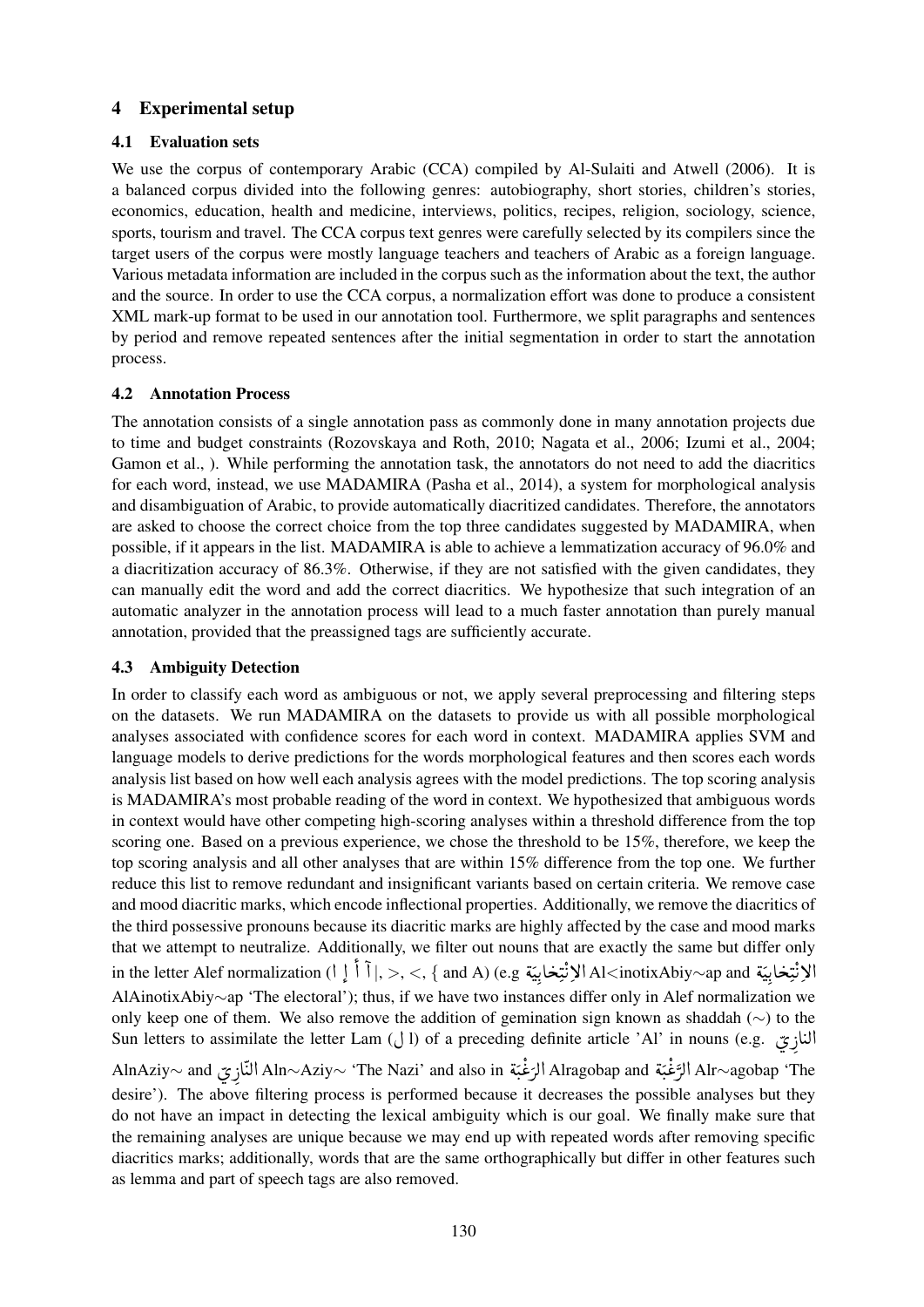If the resulting list of possible analyses contain more than one possibility, the word is marked as ambiguous; otherwise, it is believed to be not ambiguous. Words that have no analysis generated using MADAMIRA are also considered ambiguous. For each sentence, we count the number of words that are marked as ambiguous using our approach, and then calculate the percentage of ambiguity. We sort the sentences according to their ambiguity percentages in descending order so that we give annotators ranked sentences for annotation. Because we are concerned with MSA dataset only, we further filter out dialectal sentences using AIDA (Elfardy and Diab, 2012), a tool that classifies words and sentences as MSA (formal Arabic) or DA (Dialectal Arabic).

## 5 Evaluation

For the evaluation, we used a sample of 10K-Words from the CCA corpus representing 4 domains with approximately 2.5K-words per domain (children stories, economics,sports and politics). We have three experimental conditions for three evaluations carried over a period of six weeks.

- 1. The first condition (COND1): In the first experimental condition (COND1), four annotators were given raw undiacritized sentences and were asked to add the missing diacritics as per the guidelines. They either select one of the top three diacritization choices computed by MADAMIRA or manually edit the word.
- 2. The second condition (COND2): In the second experimental condition (COND2), we provided the raw undiacritized sentences to a first group of two annotators (Group 1) and we asked them to mark and add the required diacritics only to the words they believe are ambiguous while ignoring the rest of the non ambiguous words in the sentence.
- 3. The third condition (COND3): For the third experimental condition (COND3), we gave, to a different group of two annotators (Group 2), the same sentences assigned to Group 1 while having the sentences explicitly marked as potentially ambiguous using the MADAMIRA as explained previously (again the top three MADAMIRA choices were provided). Furthermore, in COND3, the annotators were asked to tell whether they agree or not with the ambiguity class provided for each word using the tool and also by adding the missing diacritics in case they agree that the given word is ambiguous.

The Inter-Annotator Agreement (IAA) is measured by using pairwise percent agreement averaged over all pairs of annotations (APP). The pairwise percent agreement (also called observed agreement) is computed as the percentage of times two annotators assign the same label to a unit. If a single letter in a given word has one diacritization mismatch, then the whole word is considered as disagreement. A high APP score denotes that at least two annotators agree on the annotation and therefore, the probability that the annotation is erroneous is very small.

|               | <b>CCA Corpus</b> |
|---------------|-------------------|
| $APP_{COND1}$ | 83.10%            |
| $APP_{COND2}$ | 69.09%            |
| $APP_{COND3}$ | 88.31%            |

Table 1: Inter-Annotator Agreement (IAA) in terms of Average Pairwise Percent agreement (APP) recorded during the evaluation of 10K-words from the CCA dataset in three experimental conditions; higher is better.

Furthermore, in order to measure the impact on the annotation speed, we measured the mean annotation time by computing the average time required to annotate a word for a sentence and then average it over all sentences for a given experimental condition by all the annotator. The Average annotation speeds are shown in Table 2.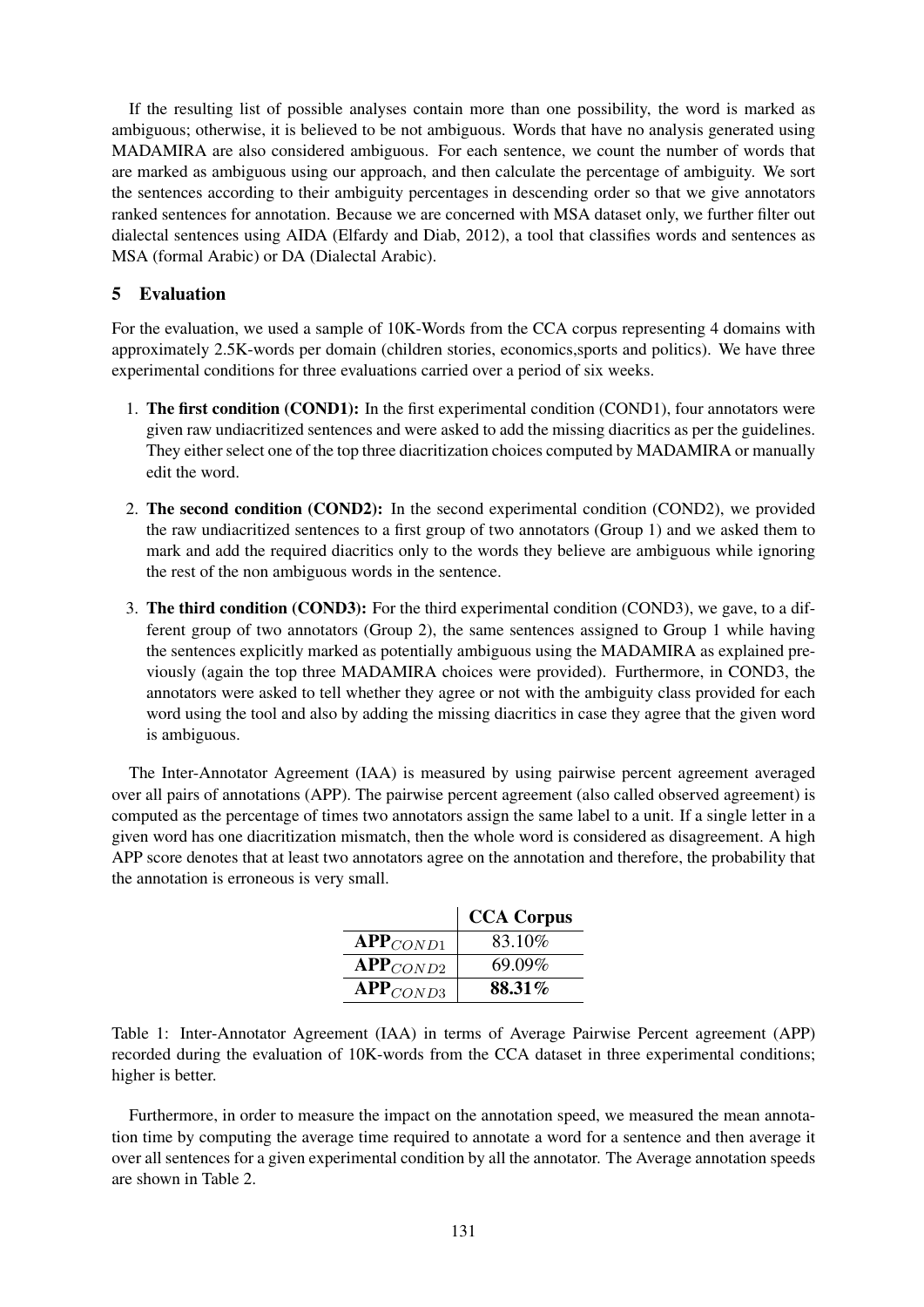|                           | <b>Annotation Speed</b> |
|---------------------------|-------------------------|
| Words / Minute $_{COND1}$ | 8.22                    |
| Words / Minute $_{COND2}$ | 6.59                    |
| Words / Minute $_{COND3}$ | 10.09                   |

Table 2: Average annotated words per minute recorded during the evaluation of 10K-words from the CCA dataset in three experimental conditions

The results obtained in Table 1 and Table 2 show that in COND1 the annotators obtained a fairly good agreement of 83.10% and average speed of 8.22 words/minute ranking in the second place in terms of performance overall. COND2 obtained surprisingly has the lowest agreement of only 69.09% and also lowest time performance of only 6.59 words / minute. A follow up with the annotators revealed that the results of COND2 are due to the fact that annotators spent a lot of time thinking whether a given word is ambiguous or not so they can add the required diacritics. This leads to spending more time due to the hesitation in addition to the difficulty of the task as we will show in the next section. Finally, COND3 reveals the best overall performance with a high agreement of 88.31% and the highest rate of words per minute of 10.09. The results of COND3 can be explained by the automatic ambiguity analysis provided to the annotators which substantially reduced the hesitation in deciding if a given word is ambiguous and therefore it reduced the annotation possibilities by assisting the annotators in their decisions.

## 6 Error analysis

We found that a large number of the agreement errors are due to the inherent linguistic complexity of the Arabic language leading to some annotation hesitations and inconsistency between the annotators when there is an obvious ambiguity in the context. For instance, in many cases the annotators did not agree on whether to add the diacritics or not, while in other cases, the annotators disagreed on the interpretation of the word. We compiled below the list of the most important cases of disagreement observed during the error analysis.

1. Lexical Ambiguity: This means that a word could carry more than one acceptable reading (homonymy) such as in the case of the word (قبل)  $q$ bl which has the following two lexical read-.<br>ق

ings a. É ¯ qabola 'before' and b. É ¯ /qibala/ 'capability'.  $\overline{1}$  $\ddot{\cdot}$  $\frac{1}{2}$ .  $\frac{1}{2}$ ã  $\overline{1}$  $\frac{1}{2}$  $\frac{1}{2}$ . <u>ة</u> Į

- 2. Morphological Ambiguity: For this category, we observed two types of annotation disagreement: word-structure ambiguity and inflection ambiguity. The diacritization of word structure can be interpreted as a morphological task. As in the diacritization of the second letter of trilateral verbs such as in حسَبَ Kasiba/yaHosabu 'To think' versus حَسَبَ Intervention مَسْبَ الله Such as in حَسَبَ الله Hasaba/yaHosibu/ 'To .  $\ddot{\phantom{0}}$  $\begin{bmatrix} 1 \\ 1 \\ 2 \end{bmatrix}$  $\ddot{\phantom{0}}$ .<br>ئ  $\cdot$  $\ddot{\phantom{0}}$ . count'. Since the Arabic language is a morphologically rich language, each inflected word could have a different way to be diacritized, especially in cases where some pronouns are attached to the verbs or the nouns as in أُحْسَنا /AaHosanA/ 'they help/do good' (3rd,Dual,Masculine) versus in :  $\ddot{ }$ ーミー أ A  $\frac{1}{2}$ ֦֧֦֧֦֧֦֧֦֧֦֧֦֧֝֝֜*֪*<br>֧֝  $\frac{1}{2}$  k @ /AaHosan∼A/ 'we help/do good' (1st,Plural). In another disagreement case, we found some ٤ أأ cases of verbal voice inflection confusion between the active voice and the passive voice such as in ر<br>ا د<br>ر .'tuEid∼u/ 'It is considered' تَعُدَّ tuEid∼u/ 'It is considered'. ś .<br>ز :<br>ت ا<br>ا د<br>ز ś ز ز
- 3. Part of Speech Ambiguity (POS): This is one of the most frequent disagreement cases found during the error analysis, in fact, it is common to have many possible POS for a given word in Arabic depending on the personal interpretation of the sentence as in the case of the verb I .  $\ddot{\cdot}$  $\ddot{\cdot}$ m . İ  $\ddot{\cdot}$  $\vdots$ /nujiybu/ 'we+answer' versus the adjective I /najiybN/ 'outstanding'. .  $\ddot{\cdot}$  $\ddot{\cdot}$ m .  $\ddot{\phantom{0}}$  $\ddot{\cdot}$  $\ddot{\phantom{0}}$
- 4. Case Endings Ambiguity: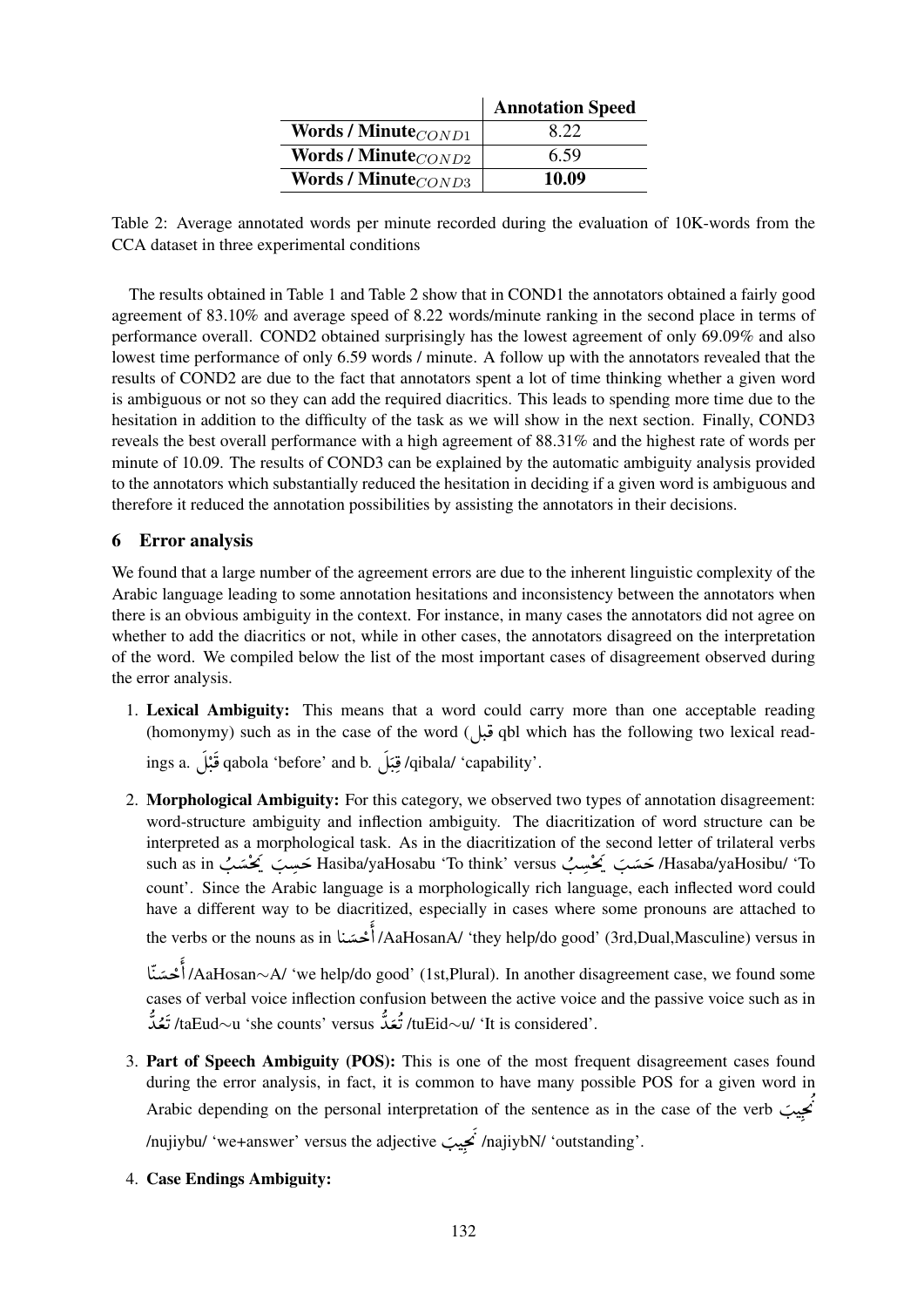In Arabic, the case endings are those attached to the ends of words to indicate the words' grammatical function. Using the case endings correctly, requires a solid knowledge of grammar. With no surprise, we found many annotation disagreement in this category. For example, the genitive H C  $\overline{\phantom{a}}$ しょう ر<br>ق ث

.'valAvK/ 'three' was confused with the nominative تُلاثٌ /valAvN/ 'three' など  $\ddot{\cdot}$ د<br>ن

5. The indeclinable nouns (Diptote): Indeclinable nouns are a type of nouns that have special case endings rules and they only have two possible case endings. When the noun is indefinite, the possible case endings are /-a/ for the genitive and /-u/ for the nominative, while the accusative has errors when the noun is indefinite such as in: وَسُقَّاءَ no nunation. We located several cases of Diptote errors when the noun is indefinite such as in: وَ  $\frac{1}{2}$  $\frac{3}{2}$  $\ddot{ }$ د<br>آ أ @  $\frac{1}{2}$ ٤ أ

/¿a\$iq∼A'a/ 'brothers' (genitive) versus Z ® @ 'brothers' with a wrong genitive nunation marker. s<br>= A  $\frac{1}{2}$ 

- 6. Phonology ambiguity: As the diacritization is considered an orthographic representation of the phonological phenomena, some phonological cases depend on the phonological context and some changes could happen as a result of an assimilation phenomena. For example, we noticed several cases of disagreement related to the definite article Al as it could be pronounced in two ways: the first way is known as the sun letter /Al/ where the letter /l/ is silent and a gemination diacritic sign is marked on the following letter. The second case is the moon letter /Al/, where the letter /l/ is /Aldah\$apu/ الدَهْشَةُ Ald∞h\$apu/ 'The+surprise' versus/ الدَّهِشَةُ /Ald∆h\$apu/ الدَّهشَةُ /Aldah ر<br>2 ر<br>4  $\frac{1}{2}$  $\frac{1}{2}$  $\frac{1}{2}$ نه<br>ل ر<br>24 ر<br>4  $\frac{1}{2}$ á  $\ddot{\cdot}$ 'The+surprise'.
- 7. Pragmatic variations: In this type of disagreement, the annotators were confused between two possible and acceptable ways to pronounce a given word and the difference is only dictated by the regional usage as the case of the word دولي /dwly/ 'international' which could be diacriticized as  $\overline{\phantom{a}}$ .دُوَلِّي /∽or as /d**uw**aliy دَوْلي /⊲d**aw**oliy  $\overline{a}$  $\ddot{\bullet}$  $\ddot{\cdot}$  $\overline{\phantom{a}}$ ś  $\ddot{\cdot}$
- 8. Level of Diacritization: We observed that frequently, the annotators did not agree on the level of diacritization to be added despite the existence of guidelines. Cases of disagreement like the following are frequently observed: لِلعُلْتَزَماتِ liAlmulotazimAt 'for+the+committed'(PL+Fem.) versus -<br>7  $\frac{1}{2}$  $\frac{1}{1}$ ã Ñ `。 Ê ڒ ر<br>أ

H AÓ Q Ê ÒÊË /liAlmultazmAt/ 'for+the+committed'(PL+Fem.). ;<br>∶  $\frac{1}{1}$ :<br>أ ر<br>أ

9. Diacritization Typos: While not frequent, several cases of extra diacritics marks were added accidentally by the annotators as in تَصَرَنا qaS∼aronA/ 'We+abridged' versus the wrong extra diacritic ; ز<br>.  $\frac{1}{2}$ ن<br>م ジニュ j ./qa**aS**∼aronA قَصَّرْنا a in ; ز<br>.  $\tilde{z}$ ن<br>م  $\frac{1}{2}$ ة

# Conclusion

In this paper, we present our method to detect the ambiguous annotation cases within a Diacritization annotation project. We discussed the complex linguistic challenges inherent in Arabic linguistic annotation. The results obtained in the evaluation suggest that the automatic ambiguity detection could effectively reduce the annotation time and also increase the Inter-annotator agreement. Moreover, we believe that the higher the accuracy of MADAMIRA choices, the faster the annotation could be as as manual edits will be reduced. However, we believe that the nature of the ambiguity of the Arabic language as attested by many disagreement cases, has strongly impacted the overall agreement results. On the other hand, we believe that a better agreement could be achieved if the annotators followed the annotation guidelines consistently.

# Acknowledgments

This publication is made possible by grant NPRP-6-1020-1-199 from the Qatar National Research Fund (a member of the Qatar Foundation). The statements made herein are solely the responsibility of the authors.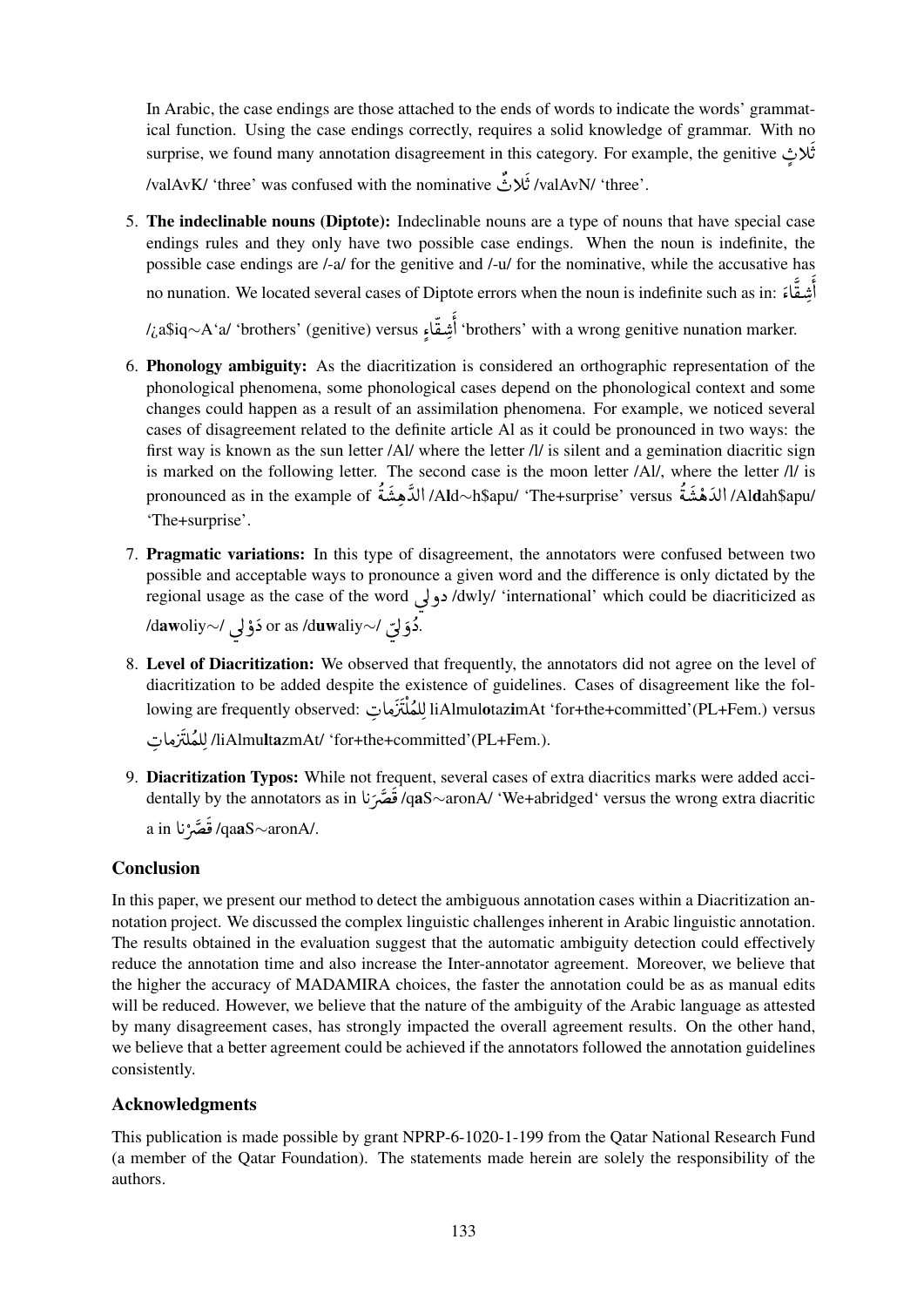#### References

- Gheith A Abandah, Alex Graves, Balkees Al-Shagoor, Alaa Arabiyat, Fuad Jamour, and Majid Al-Taee. 2015. Automatic diacritization of arabic text using recurrent neural networks. *International Journal on Document Analysis and Recognition (IJDAR)*, 18(2):183–197.
- Latifa Al-Sulaiti and Eric Steven Atwell. 2006. The design of a corpus of contemporary arabic. *International Journal of Corpus Linguistics*, 11(2):135–171.
- Eric Atwell, Nizar Habash, Bill Louw, Bayan Abu Shawar, Tony McEnery, Wajdi Zaghouani, and Mahmoud El-Haj. 2010. Understanding the quran: A new grand challenge for computer science and artificial intelligence. *ACM-BCS Visions of Computer Science 2010*.
- Petra Saskia Bayerl and Karsten Ingmar Paul. 2011. What determines inter-coder agreement in manual annotations? a meta-analytic investigation. *Computational Linguistics*, 37(4):699–725.
- Yonatan Belinkov and James Glass. 2015. Arabic diacritization with recurrent neural networks. In *Proceedings of the 2015 Conference on Empirical Methods in Natural Language Processing*, pages 2281–2285, Lisbon, Portugal.
- Houda Bouamor, Wajdi Zaghouani, Mona Diab, Ossama Obeid, Kemal Oflazer, Mahmoud Ghoneim, and Abdelati Hawwari. 2015. A pilot study on arabic multi-genre corpus diacritization. In *Proceedings of the Association for Computational Linguistics Second Workshop on Arabic Natural Language Processing*, pages 80–88, Beijing, China.
- Tim Buckwalter. 2002. Buckwalter Arabic morphological analyzer version 1.0. Technical Report LDC2002L49, Linguistic Data Consortium.
- Mona Diab, Mahmoud Ghoneim, and Nizar Habash. 2007. Arabic diacritization in the context of statistical machine translation. In *Proceedings of Machine Translation Summit (MT-Summit)*, Copenhagen, Denmark.
- Mona Diab, Aous Mansouri, Martha Palmer, Olga Babko-Malaya, Wajdi Zaghouani, Ann Bies, and Mohammed Maamouri. 2008. A pilot arabic propbank. In *Proceedings of the 7th International Conference on Language Resources and Evaluation (LREC)*.
- Heba Elfardy and Mona Diab. 2012. Aida: Automatic identification and glossing of dialectal arabic. In *Proceedings of the 16th eamt conference (project papers)*, pages 83–83.
- Michael Gamon, Jianfeng Gao, Chris Brockett, Alexandre Klementiev, William B. Dolan, Dmitriy Belenko, and Lucy Vanderwende. In *Third International Joint Conference on Natural Language Processing, IJCNLP, Address=Hyderabad, India, Year=2008, Pages = 449–456, Title = Using Contextual Speller Techniques and Language Modeling for ESL Error Correction*.
- Ryu Iida, Mamoru Komachi, Kentaro Inui, and Yuji Matsumoto. 2007. Annotating a japanese text corpus with predicate-argument and coreference relations. In *Proceedings of the Linguistic Annotation Workshop*, LAW '07, pages 132–139, Stroudsburg, PA, USA. Association for Computational Linguistics.
- Emi Izumi, Kiyotaka Uchimoto, and Hitoshi Isahara. 2004. The NICT JLE corpus exploiting the language learners' speech database for research and education. *International Journal of The Computer, the Internet and Management*, 12(2):119–125, May.
- Youngim Jung and Hyuk-Chul Kwon. 2011. Consistency maintenance in prosodic labeling for reliable prediction of prosodic breaks. In *Proceedings of the 5th Linguistic Annotation Workshop*, LAW V '11, pages 38–46, Stroudsburg, PA, USA. Association for Computational Linguistics.
- Katrin Kirchhoff and Dimitra Vergyri. 2005. Cross-dialectal data sharing for acoustic modeling in arabic speech recognition. *Speech Communication*, 46(1):37–51.
- Mohamed Maamouri, Ann Bies, Seth Kulick, Wajdi Zaghouani, David Graff, and Michael Ciul. 2010. From speech to trees: Applying treebank annotation to arabic broadcast news. In *Proceedings of International Conference on Language Resources and Evaluation (LREC 2010)*.
- Mohamed Maamouri, Wajdi Zaghouani, Violetta Cavalli-Sforza, Dave Graff, and Mike Ciul. 2012. Developing aret: an nlp-based educational tool set for arabic reading enhancement. In *Proceedings of the Seventh Workshop on Building Educational Applications Using NLP*, pages 127–135. Association for Computational Linguistics.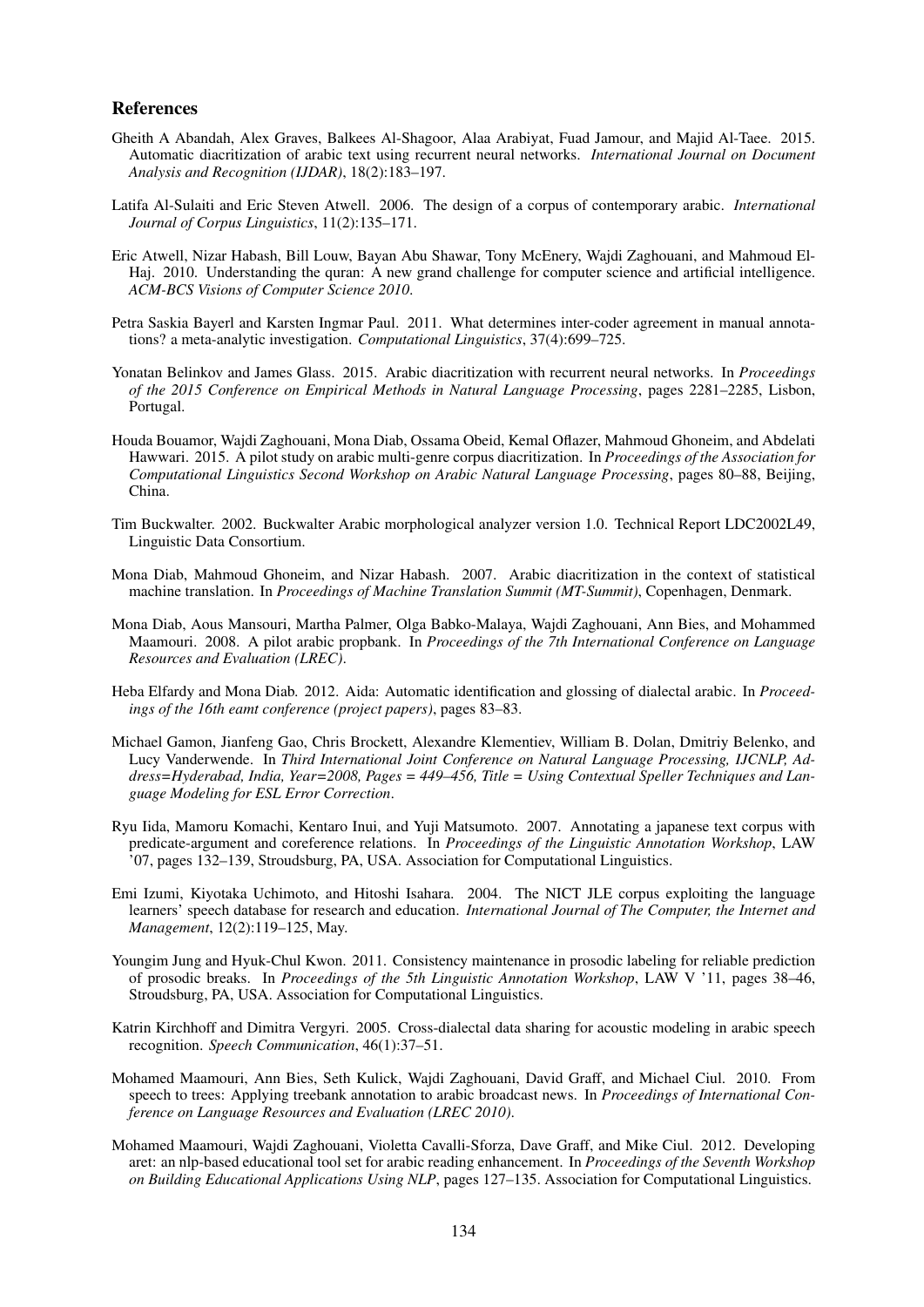- Behrang Mohit, Alla Rozovskaya, Nizar Habash, Wajdi Zaghouani, and Ossama Obeid. 2014. The first qalb shared task on automatic text correction for arabic. In *Proceedings of the EMNLP Workshop on Arabic Natural Language Processing*, page 39.
- Ryo Nagata, Atsuo Kawai, Koichiro Morihiro, and Naoki Isu. 2006. A feedback-augmented method for detecting errors in the writing of learners of english. In *Proceedings of the 21st International Conference on Computational Linguistics and 44th Annual Meeting of the Association for Computational Linguistics*, pages 241–248, Sydney, Australia.
- Ossama Obeid, Wajdi Zaghouani, Behrang Mohit, Nizar Habash, Kemal Oflazer, and Nadi Tomeh. 2013. A webbased annotation framework for large-scale text correction. In *Sixth International Joint Conference on Natural Language Processing*, page 1.
- Ossama Obeid, , Houda Bouamor, Wajdi Zaghouani, Mahmoud Ghoneim, Abdelati Hawwari, Mona Diab, and Kemal Oflazer. 2016. Mandiac: A web-based annotation system for manual arabic diacritization. In *Proceedings of the International Conference on Language Resources and Evaluation (LREC-2016) Workshop on Free/Open-Source Arabic Corpora and Corpora Processing Tools (OSACT2)*.
- Arfath Pasha, Mohamed Al-Badrashiny, Mona Diab, Ahmed El Kholy, Ramy Eskander, Nizar Habash, Manoj Pooleery, Owen Rambow, and Ryan Roth. 2014. Madamira: A fast, comprehensive tool for morphological analysis and disambiguation of arabic. In *Proceedings of the Ninth International Conference on Language Resources and Evaluation (LREC'14)*, Reykjavik, Iceland, May. European Language Resources Association (ELRA).
- Massimo Poesio and Ron Artstein. 2005. Annotating (anaphoric) ambiguity. In *In Proceedings of the Corpus Linguistics Conference*.
- Popescu-Belis, 2007. *Le role des metriques d'evaluation dans le processus de recherche en TAL*, pages 67–91. Traitement Automatique de la Langue, vol. 48, n. 1.
- Alexandr Rosen, Jirka Hana, Barbora Štindlová, and Anna Feldman. 2013. Evaluating and automating the annotation of a learner corpus. *Language Resources and Evaluation*, pages 1–28, April.
- Alla Rozovskaya and Dan Roth. 2010. Annotating esl errors: Challenges and rewards. In *NAACL Workshop on Innovative Use of NLP for Building Educational Applications*, Los Angeles, CA.
- Alla Rozovskaya, Houda Bouamor, Nizar Habash, Wajdi Zaghouani, Ossama Obeid, and Behrang Mohit. 2015. The second qalb shared task on automatic text correction for arabic. In *Proceedings of the ACL-IJCNLP Workshop on Arabic Natural Language Processing*, page 26.
- Josef Ruppenhofer, Russell Lee-Goldman, Caroline Sporleder, and Roser Morante. 2013. Beyond sentencelevel semantic role labeling: linking argument structures in discourse. *Language Resources and Evaluation*, 47(3):695–721.
- Eckehard Schulz. 2004. *A Student Grammar of Modern Standard Arabic*. Cambridge University Press, Cambridge, United Kingdom.
- Anas Shahrour, Salam Khalifa, and Nizar Habash. 2015. Improving arabic diacritization through syntactic analysis. In *Proceedings of the 2015 Conference on Empirical Methods in Natural Language Processing*, pages 1309–1315, Lisbon, Portugal.
- Yannick Versley and Universitt Tbingen. 2006. Disagreement dissected: vagueness as a source of ambiguity in nominal (co-) reference. In *In: Ambiguity in Anaphora Workshop Proceedings*, pages 83–89.
- Wajdi Zaghouani, Mona Diab, Aous Mansouri, Sameer Pradhan, and Martha Palmer. 2010. The revised arabic propbank. In *Proceedings of the Association for Computational Linguistics Fourth Linguistic Annotation Workshop*, pages 222–226. Association for Computational Linguistics.
- Wajdi Zaghouani, Abdelati Hawwari, and Mona Diab. 2012. A pilot propbank annotation for quranic arabic. In *Proceedings of the Fourth Workshop on Computational Linguistics for Literature co-located with the North American Association Computational Linguistics conference (NAACL-HLT 2012*, page 78.
- Wajdi Zaghouani, Behrang Mohit, Nizar Habash, Ossama Obeid, Nadi Tomeh, Alla Rozovskaya, Noura Farra, Sarah Alkuhlani, and Kemal Oflazer. 2014. Large scale arabic error annotation: Guidelines and framework. In *Proceedings of the Ninth International Conference on Language Resources and Evaluation (LREC-2014), Reykjavik, Iceland, May 26-31, 2014.*, pages 2362–2369.